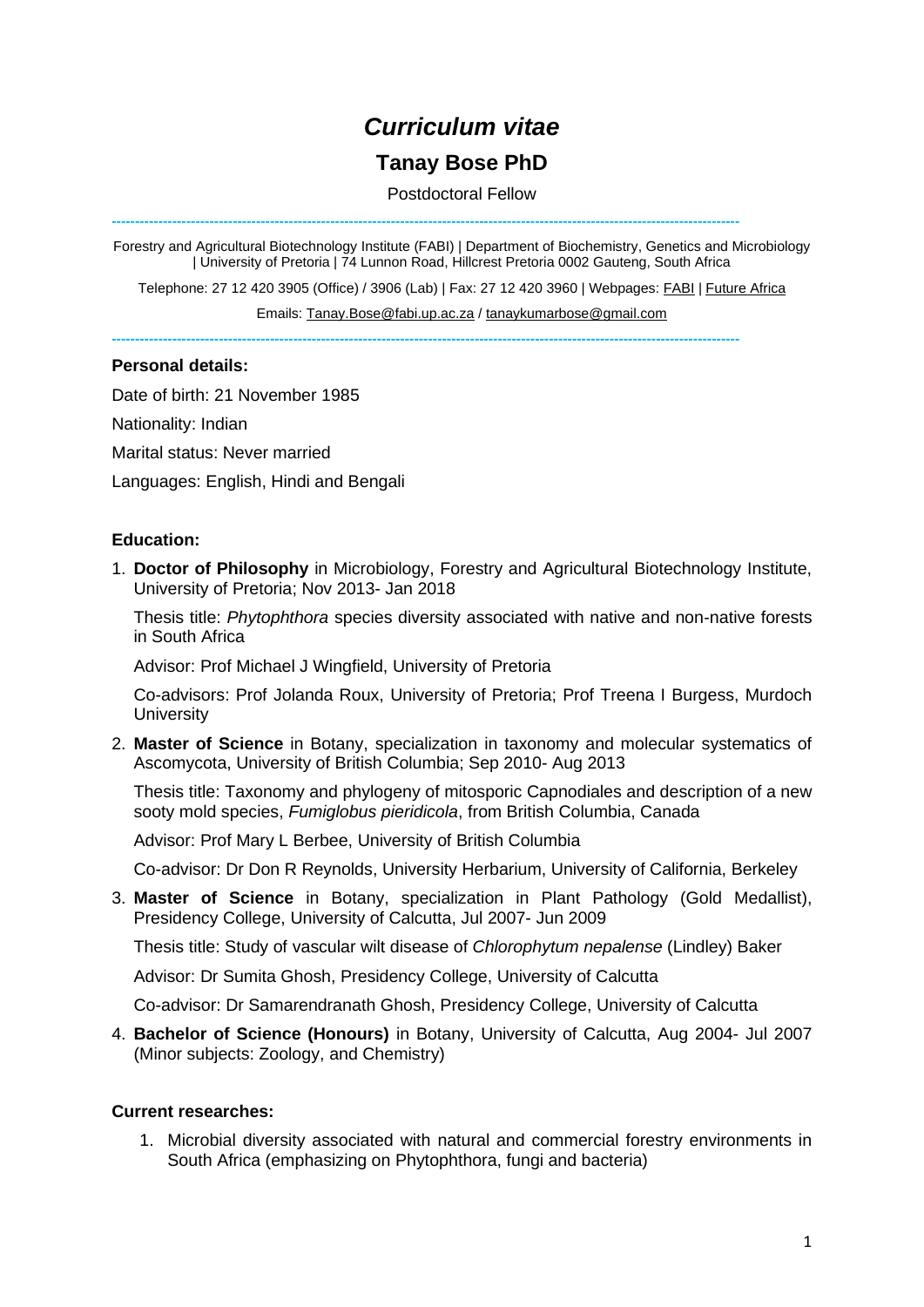- 2. Mycorrhizal species associated with endangered and endemic South African orchids
- 3. Selection on Phytophthora resistant cultivars of commercially important tree species in South Africa.

#### **Work experiences:**

- 1. Teaching assistant for lab courses at the University of British Columbia
- 2. Instructor for lab courses at the University of Pretoria
- 3. Plant Diagnostic Clinic (FABI) Nov 2013 Dec 2016
- 4. Research assistant with Dr Almuth Hammerbacher (Fungal Biochemistry and Host-Pathogen Interaction) Jan – Dec 2017
- 5. Chairman, Protea Student Residence, Department of Residence Affairs and Accommodation (TuksRes), University of Pretoria - August 2015 - 2017
- 6. Chairman, TuksRes Postgraduate Research Committee, University Of Pretoria March 2017 – 2018

#### **Teaching experiences:**

- 1. BIOL 209 (Non-Vascular Plants) 2010-2013, Department of Botany, University of British Columbia
- 2. BIOL 210 (Vascular Plant) 2010-2013, Department of Botany, University of British Columbia
- 3. MBY251 (General Bacteriology), Department of Microbiology, University of Pretoria, 2016
- 4. MBY755 (Advanced Techniques in Microbiology) Department of Microbiology, University of Pretoria, 2017- ongoing
- 5. Scientific Mentor at DST-NRF Centre for Excellence in Tree Health Biotechnology (CTHB), 2014-2018

#### **Student supervisions:**

- 1. Lola Bakhareva (B.Sc, UBC) 2012 degree awarded
- 2. Ellca Rathore (B.Sc, UBC) 2012 degree awarded
- 3. Mr Jacques E Theron (BSc, UP) 2014-15 (DST-NRF, CTHB, FABI)
- 4. Mr Robert J van Vuuren (BSc, UP) 2015 2017 (DST-NRF, CTHB, FABI)
- 5. Ms Modjadji Makwela (B Sc Hons, UP) 2017 degree awarded
- 6. Ms Modjadji Makwela (MSc, UP) 2017 ongoing
- 7. Ms Khwathelani M Takalani (MSc, UP)– 2017 dropped out
- 8. Ms Patience Modiba (MSc, UP) 2018 degree awarded

#### **Awards:**

1. Gold Medal in Master of Science in Botany, Presidency College, University of Calcutta - 2009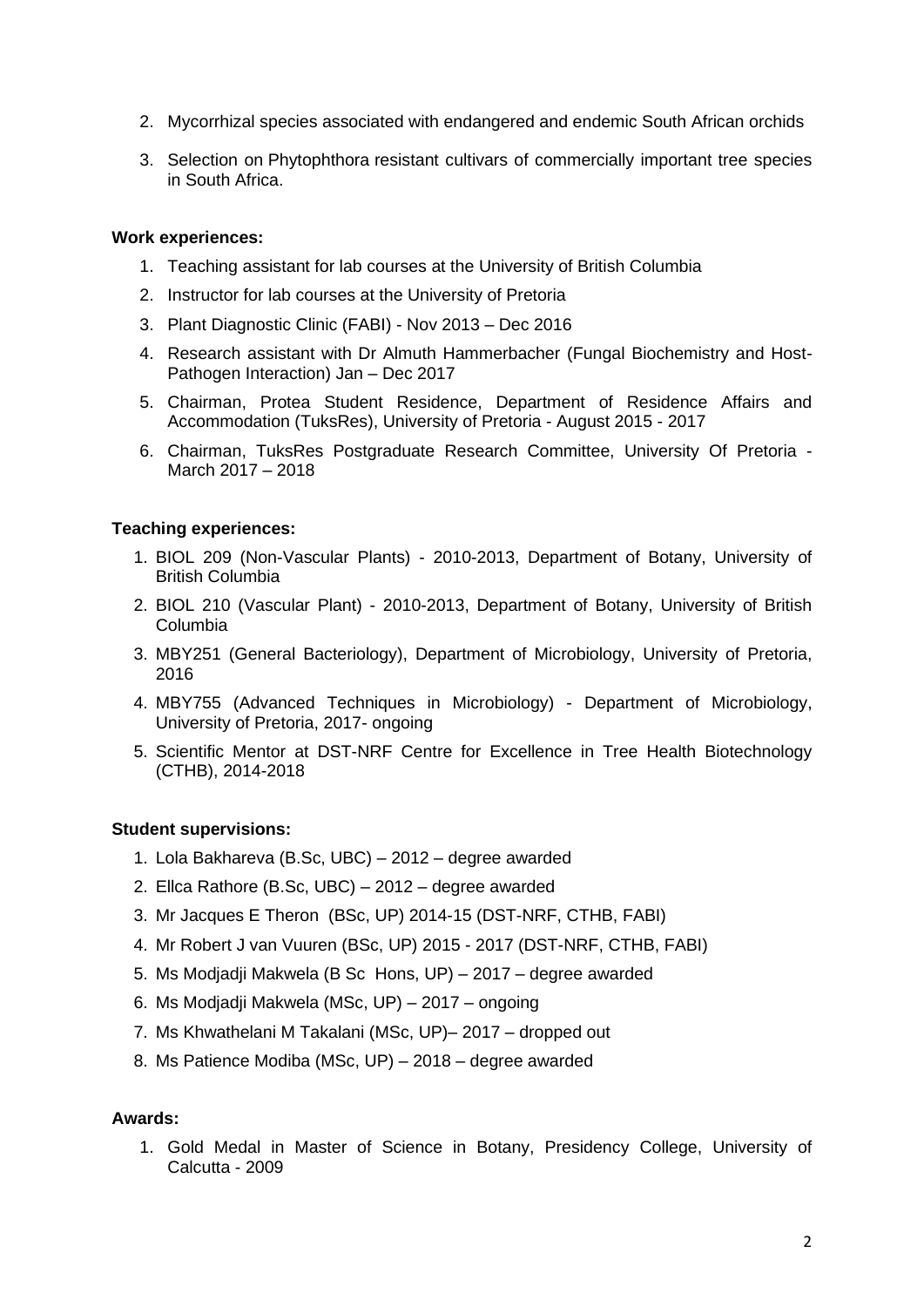- 2. Recipient of Biology Teaching Assistant Professional Development (BioTAP) certificate 2013, Department of Botany, University of British Columbia
- 3. FABI Best Mentorship Award 2016
- 4. FABI Best Website Award 2016
- 5. Sappi funded postdoctoral fellow 2018-2021 on *Eucalyptus* tree health
- 6. University of Pretoria, Vice-Principal Conference Funding 2019

#### **Memberships:**

- 1. Mycological Society of America (MSA)
- 2. Mycological Society of India (MSI)
- 3. International Society for Fungal Conservation (ISFC)
- 4. Advisory Board, Global Journal of Research on Medicinal Plants & Indigenous Medicine (GJRMI)
- 5. Editorial Board, Phytodiversity, Journal of the Association for Promotion of Plant **Science**
- 6. Research Leader Future Africa Project, University of Pretoria

#### **Peer reviewing:**

Reviewer for ISI rated journal in Mycology and Plant Pathology [\(Publons Link\)](https://publons.com/researcher/1623440/tanay-bose/)

#### **Research visits:**

- 1. Visiting researcher, Prof Treena Burgess' Laboratory, Centre for Phytophthora Research and Management (CPSM), Department of Biological Science, Murdoch University, Perth, Western Australia – (1 July 2014 – 30 September 2014)
- 2. Visiting researcher, Prof. Dominik Begerow's Laboratory, AG Geobotanik, Ruhr Universität of Bochum – (15 June – 17 August 2019)

#### **Publications:**

- 1. **Bose T**, Wingfield MJ, Roux J, Burgess TI (2020) *Phytophthora* species associated with soils and roots of native and non-native trees in South Africa. Microbial Ecology: 10.1007/s00248-020-01563-0
- 2. **Bose T**, Roux J, Burgess TI, Shaw C, Wingfield MJ (2019) Pathogenicity of five *Phytophthora* spp. on two important non-native plantation tree species in South Africa. Forest Pathology 49:e12560
- 3. **Bose T**, Wingfield MJ, Roux J, Vivas M, Burgess TI (2018). Community composition and distribution of *Phytophthora* species across adjacent native and non-native forests of South Africa. Fungal Ecology 36, 17-25.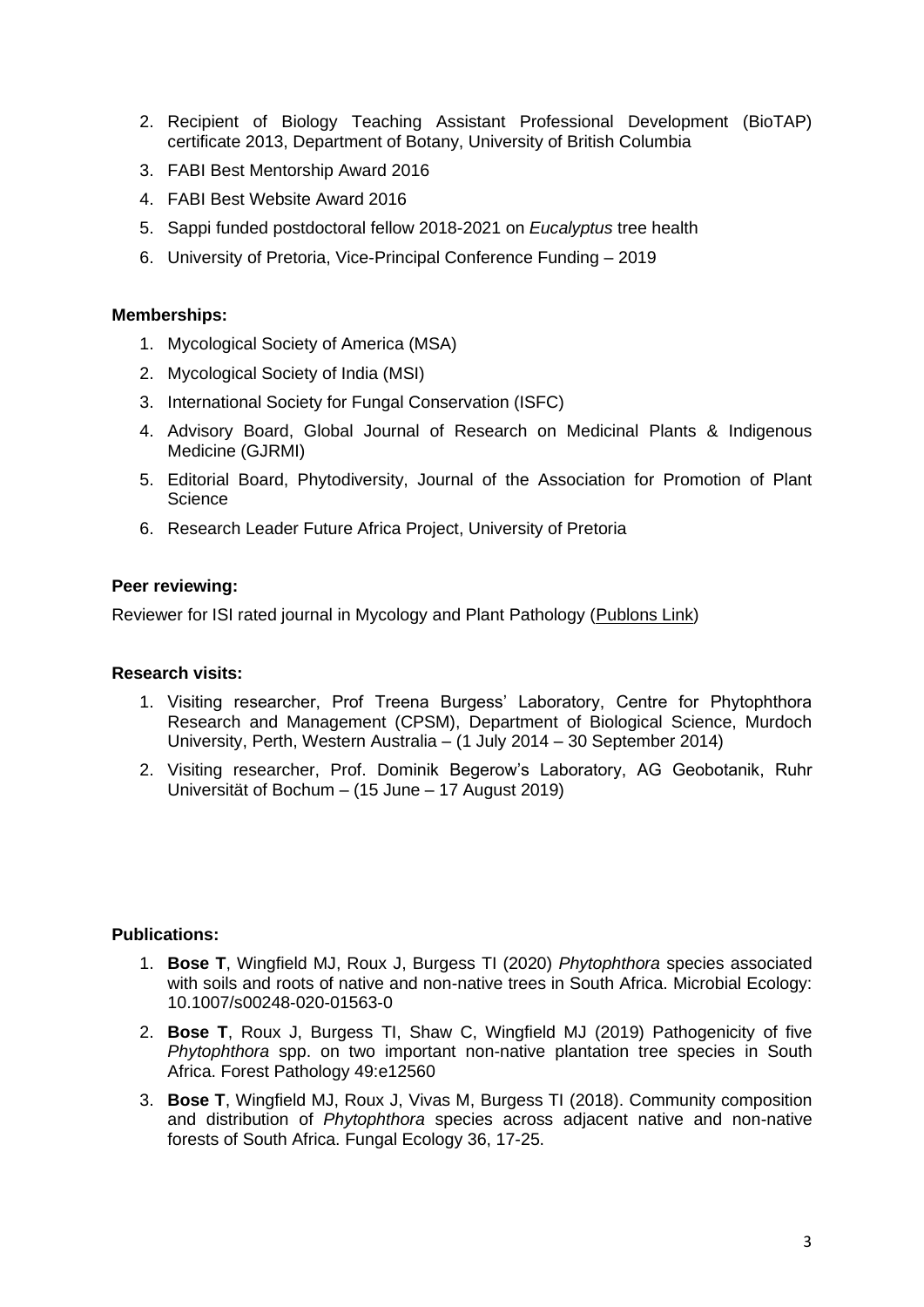- 4. **Bose T**, Burgess TI, Roux J, Wingfield MJ (2017) *Phytophthora alticola*; revised description based on new collections and a neotype. Sydowia 69: 161-170
- 5. Burgess TI, White D, McDougall K, Garnas J, Dunstan W, Santiago C, Carnegie A, Warboys S, Cahill D, Vettraino AM, Stukely M, Liew ECY, Paap T, **Bose T**, Migliorini D, Williams B, Brigg F, Crane C, Rudman T, Hardy GEStJ (2016) Distribution and diversity of *Phytophthora* across Australia. Pacific Conservation Biology 23: 1-13
- 6. Rahimlou S, Babaeizad V, **Bose T**, Sayari M (2016) Determination of ligninmodifying enzymes (LMEs) in *Hyphodermella* species using biochemical and molecular techniques Mycologia Iranica 3: 57-63
- 7. Rahimlou S, **Bose T**, Babaeizad V, Sayari M, Tajick M (2015) Molecular data confirm mitosporic state of *Hyphodermella rosae* (Phanerochaetaceae) as the pathogen of rosaceous fruits in northern Iran. Sydowia 67: 189-196
- 8. **Bose T**, Reynolds DR, Berbee ML (2014) Common, unsightly, and until now undescribed: *Fumiglobus pieridicola* sp. nov. a sooty mold infesting *Pieris japonica* from western North America. Mycologia 48: 111-114
- 9. **Bose T**, Ghosh S, Ghosh SN (2010) First report of *Fusarium pallidoroseum* causing wilt disease on *Chlorophytum nepalense* (Lindley) Baker. Journal of Mycopathological Research 48: 111-114

#### **Conferences:**

- 1. **Bose T**, Wingfield MJ, Roux J, Vivas M, Burgess TI (2020) Live plant baiting a tool to understand host specificity in soil-borne *Phytophthora* species. 88<sup>th</sup> Annual Meeting of the Mycological Society of America. MSA Virtual Meeting: Mycology from the Cloud (22 July 2020) – Graphical abstract presentation.
- 2. **Bose T**, Wingfield MJ, Roux J, Vivas M, Burgess TI (2019) *Phytophthora* species Associated with roots and soils from native and non-native forestry environments in South Africa. 9th Meeting of the IUFRO Working Party 7.02.09 Phytophthora in Forest and Natural Ecosystems. La Maddalena, Sardinia, Italy (18-25 October 2019) - Oral presentation
- 3. **Bose T**, Roux J, Burgess TI, Shaw C, Wingfield MJ (2019) Pathogenicity of *Phytophthora* species on two commercially important non-native tree species from South Africa. 9th Meeting of the IUFRO Working Party 7.02.09 Phytophthora in Forest and Natural Ecosystems, La Maddalena, Sardinia, Italy (18-25 October 2019) - Poster presentation
- 4. Aghighi S, Sistani F, Lori Z, Sarikhan S, **Bose T** (2019) Diversity of oomycetes associated with declining *Pinus* spp. and *Cupressus* spp. in Kerman Province, Iran. 9th Meeting of the IUFRO Working Party 7.02.09 Phytophthora in Forest and Natural Ecosystems, La Maddalena, Sardinia, Italy (18-25 October 2019) - Oral presentation
- 5. **Bose T**, Wingfield MJ, Roux J, Slippers B (2019) Replanting syndrome in forestry: What is the evidence? 30<sup>th</sup> Annual Meeting of the Tree Protection Co-operative Programme (TPCP) and DST/NRF Centre of Excellence in Tree Health Biotechnology (CTHB). University of Pretoria, South Africa (13-15 May 2019) – Oral presentation
- 6. Makwela MC, Hammerbacher A, **Bose T** (2019) Community composition of mycorrhizae associated with endemic and endangered South African orchids. 4<sup>th</sup> Conference of the Wild Orchid Society of Southern Africa (WOSA4). Gooderson's Drakensberg Gardens Hotel, South Africa (25 - 27 January 2019) – Oral presentation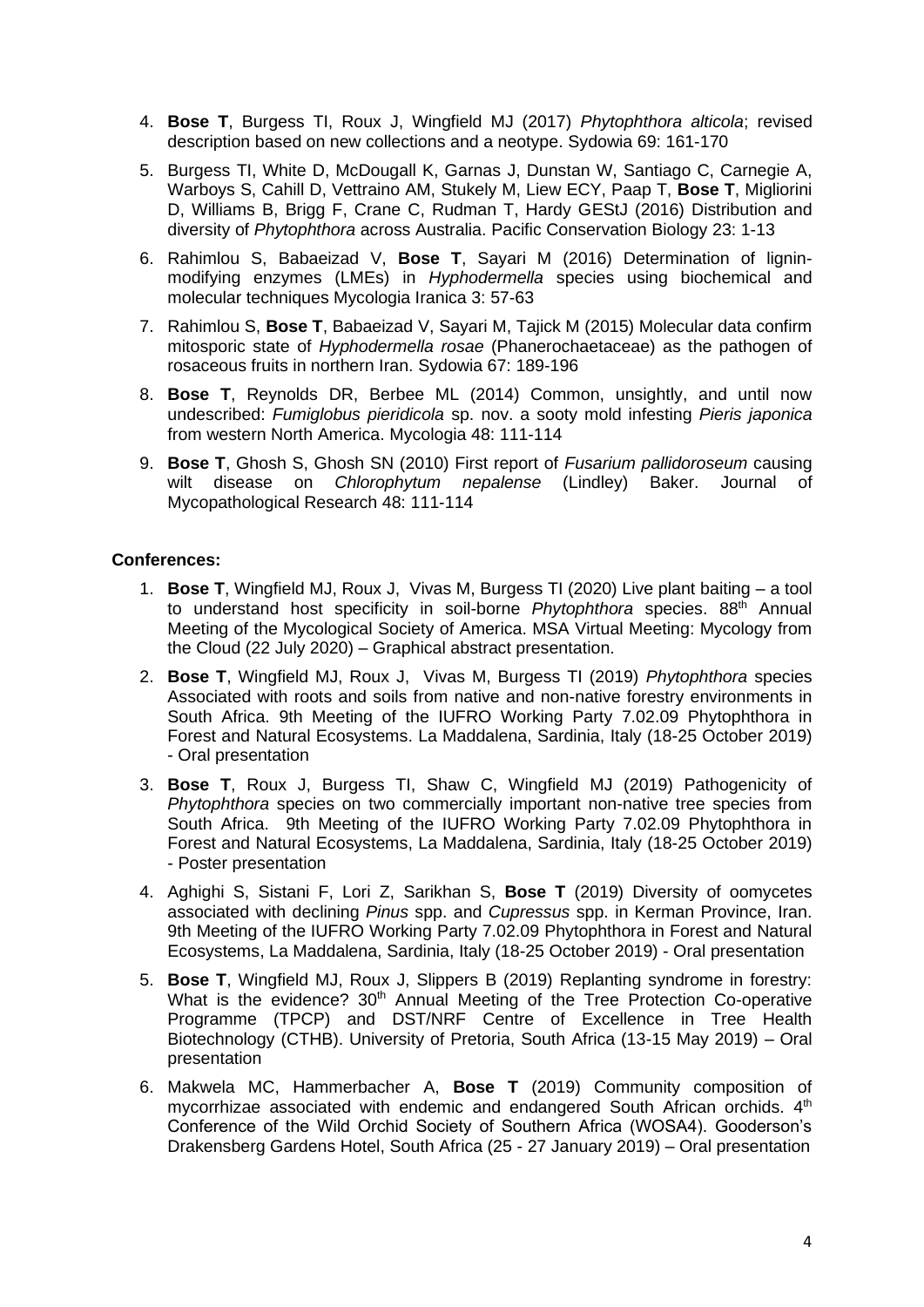- 7. Modiba MP, **Bose T**, Coutinho TA (2019) Identification of Oomycetes associated with plum orchards in the Western Cape province of South Africa. 51st Congress of the Southern African Society for Plant Pathology. Club Mykonos, Langebaan, South Africa (20 - 24 January 2019) – Poster presentation
- 8. **Bose T**, Roux J, Burgess TI, Shaw C, Wingfield MJ (2019) Re-evaluating the susceptibility of *Eucalyptus grandis* and *Acacia mearnsii* to five common *Phytophthora* species in South Africa. 51st Congress of the Southern African Society for Plant Pathology. Club Mykonos, Langebaan, South Africa (20 - 24 January 2019) – Oral presentation
- 9. Makwela MC, Hammerbacher A, **Bose T** (2018) Identification of mycorrhizae species associated with the endemic South African orchid *Habenaria barbertonii*. 3rd Conference of the Wild Orchid Society of Southern Africa (WOSA3). Dullstroom, South Africa (19 - 21 January 2018) – Oral presentation
- 10. **Bose T**, Roux J, Wingfield MJ, Burgess TI (2018) *Phytophthora* spp. in natural forests and commercial plantations in South Africa. 29th Annual Meeting of the Tree Protection Co-operative Programme (TPCP) and DST/NRF Centre of Excellence in Tree Health Biotechnology (CTHB). University of Pretoria, South Africa (14-16 May 2018) – Oral presentation
- 11. **Bose T**, Roux J, Wingfield MJ, Burgess TI (2017) The hidden *Phytophthora* species: Threats to the future of plantation forestry in South Africa. 28th Annual Meeting of the Tree Protection Co-operative Programme (TPCP) and DST/NRF Centre of Excellence in Tree Health Biotechnology (CTHB). University of Pretoria, South Africa (15-17 May 2017) – Oral presentation
- 12. **Bose T**, Roux J, Wingfield MJ, Burgess TI (2017) Do *Phytophthora* species move from natural forest to plantations of non-native trees in South Africa? 8th Meeting of the IUFRO Working Party 7.02.09 Phytophthora in Forest and Natural Ecosystems. Sa Pa, Vietnam (18-25 March 2017) – Oral presentation
- 13. **Bose T**, Burgess TI, Roux J, Wingfield MJ (2017). *Phytophthora umhlaba* sp. nov.: a new species from native forests and plantations of non-native trees in South Africa. 50th Conference of South African Society for Plant Pathology (SASPP). Champagne Sports Resort, Drakensberg, South Africa (15-19 January 2017) – Poster presentation
- 14. **Bose T**, Wingfield MJ, Roux J, Olivier-Espejel S, Burgess TI (2017) Are natural forests the source of *Phytophthora* species in plantations of non-native trees in South Africa? 50th Conference of South African Society for Plant Pathology (SASPP). Champagne Sports Resort, Drakensberg, South Africa (15-19 January 2017) – Oral presentation
- 15. **Bose T**, Reynolds DR, Berbee ML (2013) Phylogeny of mitosporic Capnodiales and description of a new sooty mold species *Fumiglobus pierisicolus* from British Columbia, Canada. Joint Meeting of the American Phytopathological Society and the Mycological Society of America (APS and MSA). Austin, the United States of America (10 -14 August 2013) - Oral Presentation

#### **References:**

1. Prof Michael J Wingfield

Forestry and Agricultural Biotechnology Institute (FABI) | University of Pretoria

Phone: +27 12 420 3938 Fax: +27 12 420 3960 | Email: [Mike.Wingfield@up.ac.za](mailto:Mike.Wingfield@up.ac.za)